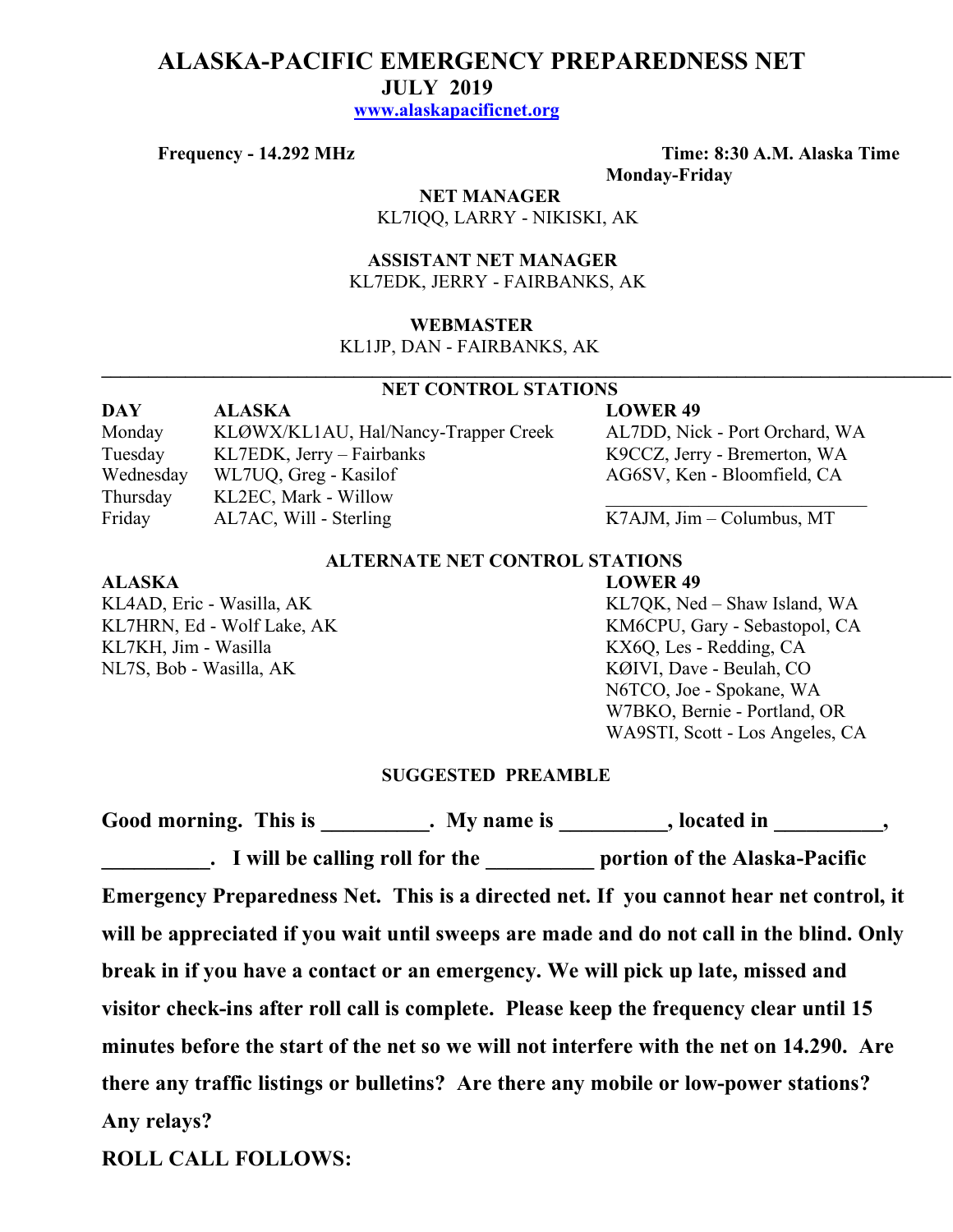|              | <b>LOWER 49 - JULY 2019</b> |                     | <b>DATE</b> | <b>DATE</b> | <b>DATE</b> | <b>DATE</b> | <b>DATE</b> | <b>DATE</b> |
|--------------|-----------------------------|---------------------|-------------|-------------|-------------|-------------|-------------|-------------|
|              |                             |                     |             |             |             |             |             |             |
| KJ6LJK       | Richard                     | Angels Camp, CA     |             |             |             |             |             |             |
| N6TEZ        | Al                          | Anza, CA            |             |             |             |             |             |             |
|              |                             |                     |             |             |             |             |             |             |
| KL7HM        | Hugh                        | Apache Junction, AZ |             |             |             |             |             |             |
| N7GK         | Gary                        | Ashland, OR         |             |             |             |             |             |             |
| W7ZF         | Herb                        |                     |             |             |             |             |             |             |
|              |                             | Bellevue, WA        |             |             |             |             |             |             |
| <b>KØIVI</b> | Dave                        | Beulah, CO          |             |             |             |             |             |             |
| AG6SV        | Ken                         | Bloomfield, CA      |             |             |             |             |             |             |
|              |                             |                     |             |             |             |             |             |             |
| K9CCZ        | Jerry                       | Bremerton, WA       |             |             |             |             |             |             |
| K7AJM        | Jim                         | Columbus, MT        |             |             |             |             |             |             |
|              |                             |                     |             |             |             |             |             |             |
| K7OOS        | Harold                      | Coos Bay, OR        |             |             |             |             |             |             |
| W7BBA        | Jim'                        | Cottage Grove, OR   |             |             |             |             |             |             |
| VE6NL        | Neal                        | Empress, AB         |             |             |             |             |             |             |
|              |                             |                     |             |             |             |             |             |             |
| W7RMH        | Rick                        | Everett, WA         |             |             |             |             |             |             |
| W7ADB        | John                        | Federal Way, WA     |             |             |             |             |             |             |
|              |                             |                     |             |             |             |             |             |             |
| KA6WAG       | Robert                      | Florence, OR        |             |             |             |             |             |             |
| K7LWF        | Lyman                       | Gig Harbor, WA      |             |             |             |             |             |             |
|              |                             |                     |             |             |             |             |             |             |
| N7HRO        | Dennis                      | Hot Springs, SD     |             |             |             |             |             |             |
| AL1R         | Jim                         | Indianola, WA       |             |             |             |             |             |             |
| W7ISP        | Mike                        | Ione, WA            |             |             |             |             |             |             |
|              |                             |                     |             |             |             |             |             |             |
| VE7EFF       | Jeff                        | Kelowna, BC         |             |             |             |             |             |             |
| KK7HK        | Tom                         | Lebanon, OR         |             |             |             |             |             |             |
|              |                             |                     |             |             |             |             |             |             |
| W7DRT        | Don                         | Longbranch, WA      |             |             |             |             |             |             |
| WA9STI       | Scott                       | Los Angeles, CA     |             |             |             |             |             |             |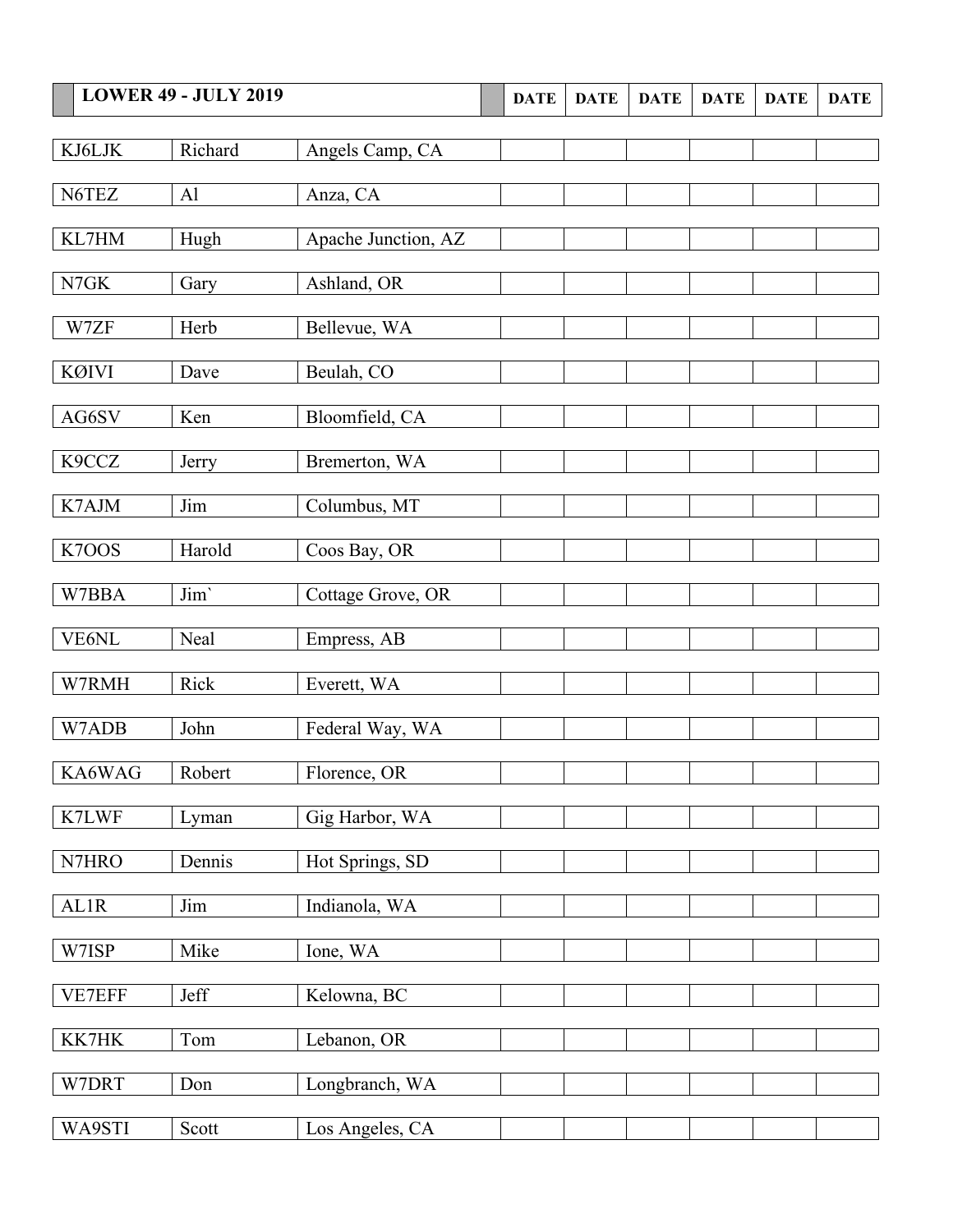| <b>KA7ZEM</b> | Jerry        | Mesa, AZ           |  |  |  |
|---------------|--------------|--------------------|--|--|--|
| AL7KV         | Phil         | Olympia, WA        |  |  |  |
| KF7RCO        | Roeland      | Phoenix, AZ        |  |  |  |
|               |              |                    |  |  |  |
| K6YBV         | Bob          | Placerville, CA    |  |  |  |
| N7ILZ         | Vern         | Portland, OR       |  |  |  |
| W7BKO         | Bernie       | Portland, OR       |  |  |  |
|               |              |                    |  |  |  |
| AL7DD         | <b>Nick</b>  | Port Orchard, WA   |  |  |  |
| KB7PYF        | Charlie      | Poulsbo, WA        |  |  |  |
| <b>NØRYK</b>  | Jack         | Prineville, OR     |  |  |  |
|               |              |                    |  |  |  |
| KX6Q          | Les          | Redding, CA        |  |  |  |
| K7GU          | Karl         | Santa, ID          |  |  |  |
| K7SK          | <b>Steve</b> | Seattle, WA        |  |  |  |
|               |              |                    |  |  |  |
| KM6CPU        | Gary         | Sebastopol, CA     |  |  |  |
| KL7QK         | Ned          | Shaw Island, WA    |  |  |  |
| N6TCO         | Joe          | Spokane, WA        |  |  |  |
| AK7YT         | Glenn        | Stockton, CA       |  |  |  |
|               |              |                    |  |  |  |
| WA6PWP        | <b>Bill</b>  | Stockton, CA       |  |  |  |
| KL7LL         | John         | Valley, WA         |  |  |  |
| KA7ZQW        | Terry        | Vancouver, WA      |  |  |  |
|               |              |                    |  |  |  |
| W6SGJ         | Dick         | Vancouver, WA      |  |  |  |
| W7UMX         | <b>MARS</b>  | Whidbey Island, WA |  |  |  |
| W9JDW         | Jim          | Washington, IN     |  |  |  |
|               |              |                    |  |  |  |
| $\mbox{AL7D}$ | Dave         | Yuma, AZ           |  |  |  |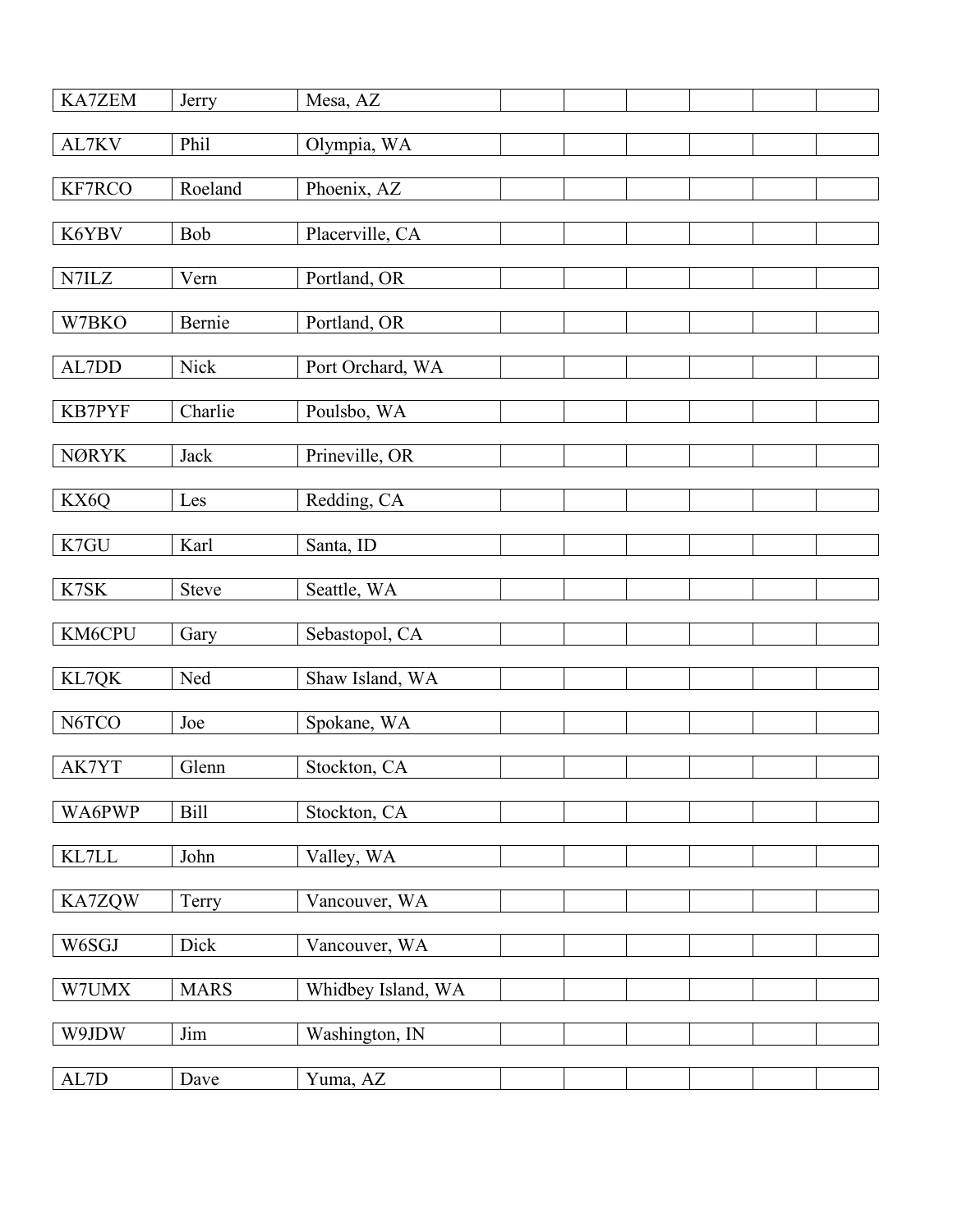| <b>SOUTH-49 TOTAL</b> |  |  |  |
|-----------------------|--|--|--|

**TOTAL CHECK-INS (INCLUDING VISITORS)**

# **TOTAL FORMAL TRAFFIC**

|                | VISITORS - JULY 2019 - LOWER 49 |                 | <b>DATE</b> | DATE DATE | <b>DATE</b> | <b>DATE</b> | <b>DATE</b> |
|----------------|---------------------------------|-----------------|-------------|-----------|-------------|-------------|-------------|
| <b>STATION</b> | <b>NAME</b>                     | <b>LOCATION</b> |             |           |             |             |             |
|                |                                 |                 |             |           |             |             |             |
|                |                                 |                 |             |           |             |             |             |
|                |                                 |                 |             |           |             |             |             |
|                |                                 |                 |             |           |             |             |             |
|                |                                 |                 |             |           |             |             |             |
|                |                                 |                 |             |           |             |             |             |
|                |                                 |                 |             |           |             |             |             |
|                |                                 |                 |             |           |             |             |             |
|                |                                 |                 |             |           |             |             |             |
|                |                                 |                 |             |           |             |             |             |
|                |                                 |                 |             |           |             |             |             |
|                |                                 |                 |             |           |             |             |             |
|                |                                 |                 |             |           |             |             |             |
|                |                                 |                 |             |           |             |             |             |
|                |                                 |                 |             |           |             |             |             |
|                |                                 |                 |             |           |             |             |             |
|                |                                 |                 |             |           |             |             |             |
|                |                                 |                 |             |           |             |             |             |
|                |                                 |                 |             |           |             |             |             |
|                |                                 |                 |             |           |             |             |             |
|                |                                 |                 |             |           |             |             |             |
|                |                                 |                 |             |           |             |             |             |
|                |                                 |                 |             |           |             |             |             |
|                |                                 |                 |             |           |             |             |             |
|                |                                 |                 |             |           |             |             |             |
|                |                                 |                 |             |           |             |             |             |
|                |                                 |                 |             |           |             |             |             |
|                |                                 |                 |             |           |             |             |             |
|                |                                 |                 |             |           |             |             |             |
|                |                                 |                 |             |           |             |             |             |
|                |                                 |                 |             |           |             |             |             |
|                |                                 |                 |             |           |             |             |             |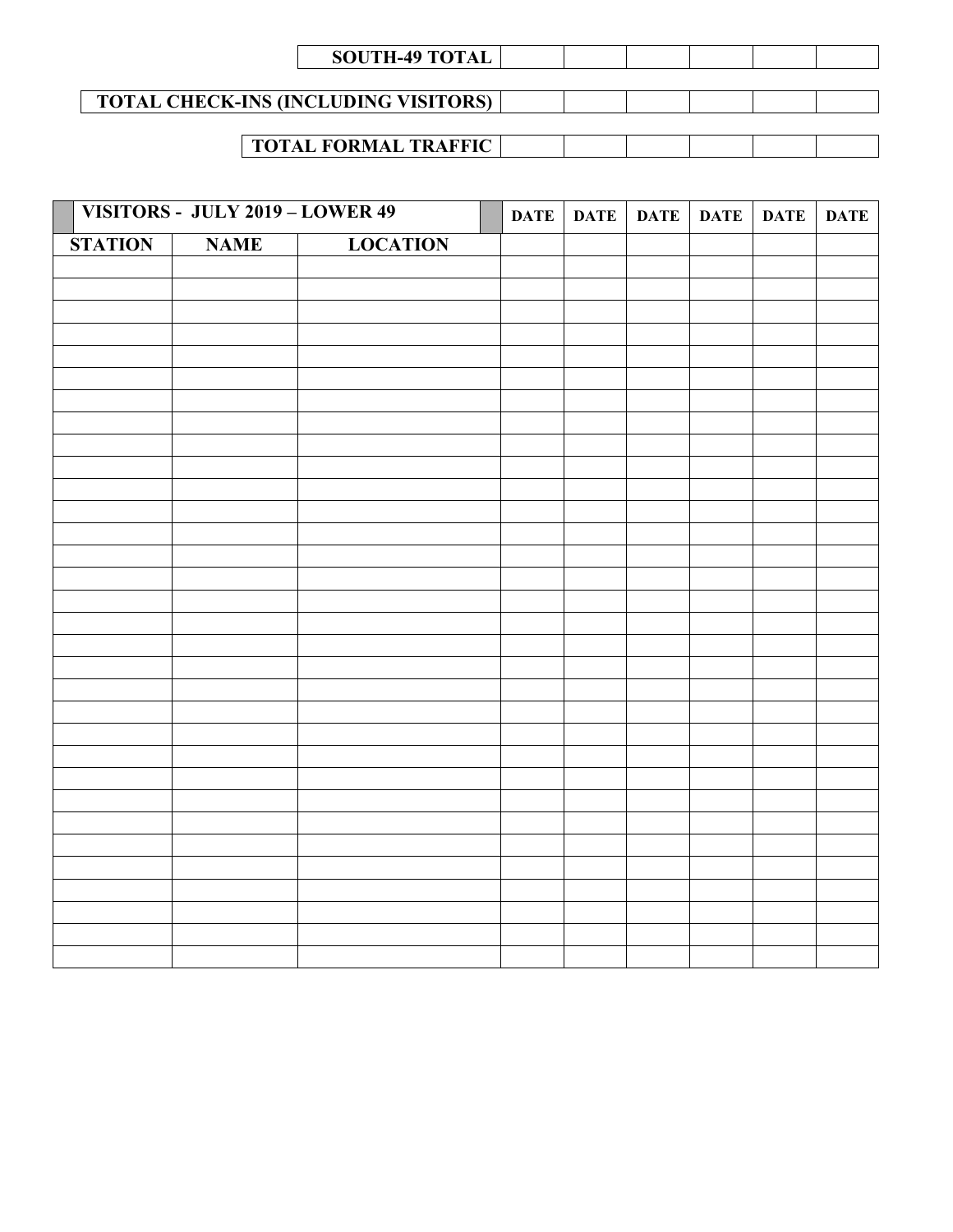|                | <b>ALASKA - JULY 2019</b> |                     | <b>DATE</b> | <b>DATE</b> | <b>DATE</b> | <b>DATE</b> | <b>DATE</b> | <b>DATE</b> |
|----------------|---------------------------|---------------------|-------------|-------------|-------------|-------------|-------------|-------------|
| <b>STATION</b> | <b>NAME</b>               | <b>LOCATION</b>     |             |             |             |             |             |             |
|                |                           |                     |             |             |             |             |             |             |
| KL7ICB         | John                      | Anchorage, AK       |             |             |             |             |             |             |
|                |                           |                     |             |             |             |             |             |             |
| KL7QZ          | John                      | Anchorage, AK       |             |             |             |             |             |             |
|                |                           |                     |             |             |             |             |             |             |
| KL7YK          | Ron                       | Anchorage, AK       |             |             |             |             |             |             |
| KL2EC          | Mark                      |                     |             |             |             |             |             |             |
|                |                           | Caswell Lakes, AK   |             |             |             |             |             |             |
| KL2GS          | Mac                       | Central, AK         |             |             |             |             |             |             |
|                |                           |                     |             |             |             |             |             |             |
| <b>ALØU</b>    | Art                       | Council, AK         |             |             |             |             |             |             |
|                |                           |                     |             |             |             |             |             |             |
| <b>KLØHI</b>   | Claudia                   | Council, AK         |             |             |             |             |             |             |
|                |                           |                     |             |             |             |             |             |             |
| AL7AQ          | <b>Bruce</b>              | Excursion Inlet, AK |             |             |             |             |             |             |
| KL7WJ          | Debbie                    | Excursion Inlet, AK |             |             |             |             |             |             |
|                |                           |                     |             |             |             |             |             |             |
| KG5MIO         | Nick                      | Fairbanks, AK       |             |             |             |             |             |             |
| KL7EBF         | Bob                       | Fairbanks, AK       |             |             |             |             |             |             |
|                |                           |                     |             |             |             |             |             |             |
| <b>KL7FQQ</b>  | Rose                      | Fairbanks, AK       |             |             |             |             |             |             |
|                |                           |                     |             |             |             |             |             |             |
| AL7Y           | Scott                     | Fairbanks, AK       |             |             |             |             |             |             |
|                |                           |                     |             |             |             |             |             |             |
| KL7EDK         | Jerry                     | Fairbanks, AK       |             |             |             |             |             |             |
|                |                           |                     |             |             |             |             |             |             |
| WL7GX          | Jerry                     | Fairbanks, AK       |             |             |             |             |             |             |
|                |                           |                     |             |             |             |             |             |             |
| KL2PM          | Rick                      | Glacier View, AK    |             |             |             |             |             |             |
| KL2UH          | Ernie                     | Gustavus, AK        |             |             |             |             |             |             |
|                |                           |                     |             |             |             |             |             |             |
| KL7YXF         | Lynn                      | Haines, AK          |             |             |             |             |             |             |
|                |                           |                     |             |             |             |             |             |             |
| NL7WK          | Tom                       | Homer, AK           |             |             |             |             |             |             |
| WL7FH          | Debbie                    | Homer, AK           |             |             |             |             |             |             |
|                |                           |                     |             |             |             |             |             |             |
| AL5G           | Robert                    | Juneau, AK          |             |             |             |             |             |             |
|                |                           |                     |             |             |             |             |             |             |
| <b>KLØQZ</b>   | Glenn                     | Juneau, AK          |             |             |             |             |             |             |
|                |                           |                     |             |             |             |             |             |             |
| KL7JJB         | Delores                   | Juneau, AK          |             |             |             |             |             |             |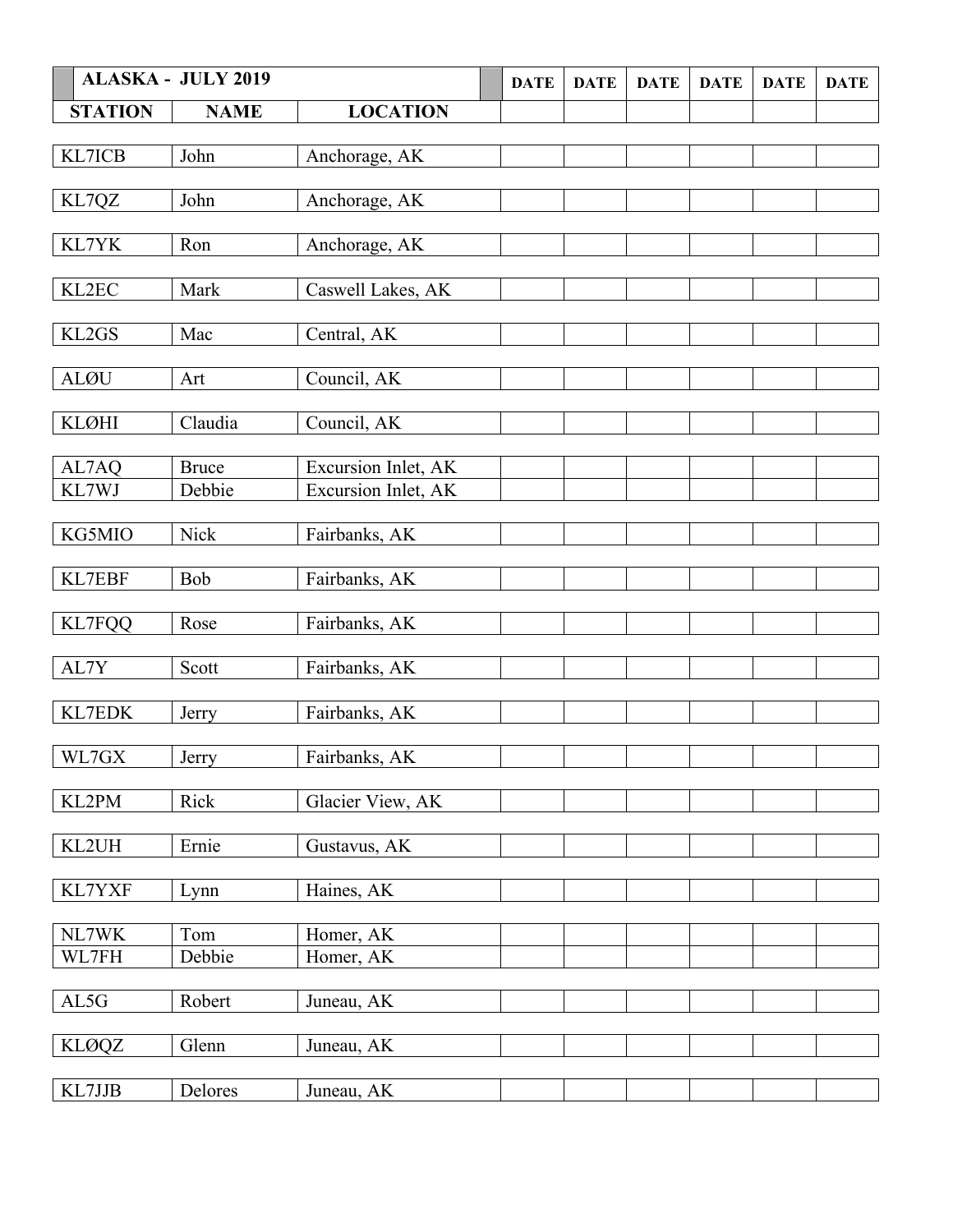| KL7HFI        | Jerry           | Juneau, AK                     |  |  |  |
|---------------|-----------------|--------------------------------|--|--|--|
| KL7 IWC       | Larry           | Juneau, AK                     |  |  |  |
| KL7IYD        | Jim             | Juneau, AK                     |  |  |  |
|               |                 |                                |  |  |  |
| NL3A          | <b>Bill</b>     | Juneau, AK                     |  |  |  |
| WL7BKA        | Dave            | Juneau, AK                     |  |  |  |
| WL7UQ         | Greg            | Kasilof, AK                    |  |  |  |
| WL7UR         | Karen           | Kasilof, AK                    |  |  |  |
| KL4CA         |                 |                                |  |  |  |
| KL4CB         | Saunya<br>Allen | Ketchikan, AK<br>Ketchikan, AK |  |  |  |
|               |                 |                                |  |  |  |
| KL7GIH        | Chris           | Ketchikan, AK                  |  |  |  |
| KL7NC         | Bob             | Ketchikan, AK                  |  |  |  |
|               |                 |                                |  |  |  |
| NL7LL         | Gary            | Ketchikan, AK                  |  |  |  |
| WL7AUV        | Leroy           | Ketchikan, AK                  |  |  |  |
| <b>NØSUB</b>  | Don             | Montana Creek, AK              |  |  |  |
|               |                 |                                |  |  |  |
| AL7LW         | Larry           | Nikiski, AK                    |  |  |  |
| AL7LX         | <b>Brenda</b>   | Nikiski, AK                    |  |  |  |
| KL7IQQ        | Larry           | Nikiski, AK                    |  |  |  |
|               |                 |                                |  |  |  |
| KL7JHR        | Dennis          | Ninilchik, AK                  |  |  |  |
| KL7KL         | Martha          | Ninilchik, AK                  |  |  |  |
| N7HRO         | Dennis          | North Pole, AK                 |  |  |  |
|               |                 |                                |  |  |  |
| KL7JFT        | Don             | Palmer, AK                     |  |  |  |
| KL2FA         | Carol           | Palmer, AK                     |  |  |  |
| N7FXX         | Claude          | Palmer, AK                     |  |  |  |
|               |                 |                                |  |  |  |
| WL7UL         | John            | Peters Creek, AK               |  |  |  |
| <b>KE7FXM</b> | Jimmy           | Prince of Wales Isl., AK       |  |  |  |
|               |                 |                                |  |  |  |
| AL6G          | Mike            | Sitka, AK                      |  |  |  |
| KL7AN         | Van             | Soldotna, AK                   |  |  |  |
|               |                 |                                |  |  |  |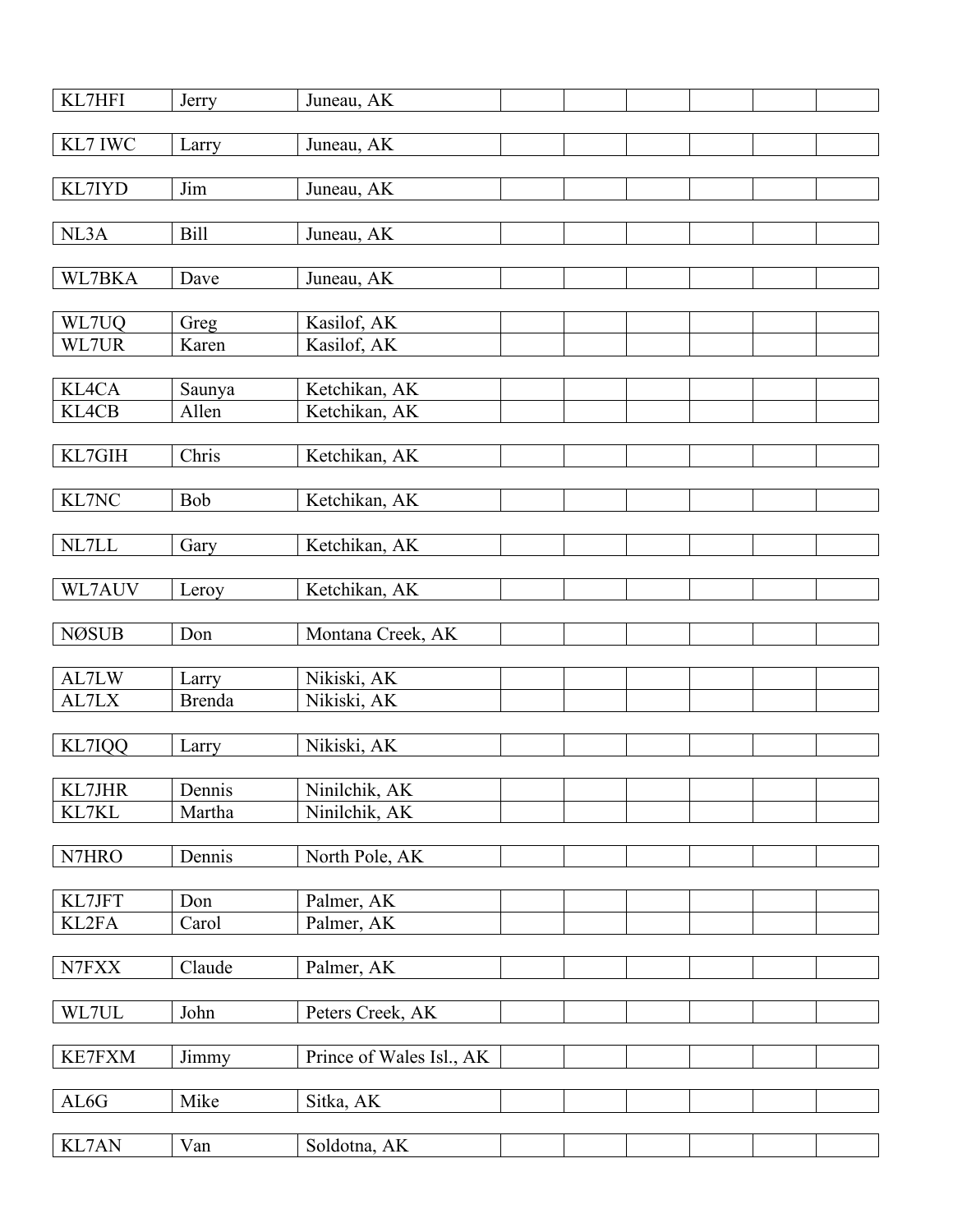| <b>WA1FVJ</b>                  | Ed            | Soldotna, AK               |  |  |  |
|--------------------------------|---------------|----------------------------|--|--|--|
|                                |               |                            |  |  |  |
| <b>WWØTT</b>                   | Don           | Soldotna, AK               |  |  |  |
| <b>KLØBK</b>                   | Tom           | Sourdough, AK              |  |  |  |
|                                |               |                            |  |  |  |
| AL7AC                          | Will          | Sterling, AK               |  |  |  |
|                                |               |                            |  |  |  |
| KL3CV                          | Tim           | Sterling, AK               |  |  |  |
| WL7UP                          | Ward          | Sterling, AK               |  |  |  |
|                                |               |                            |  |  |  |
| KL7ST                          | Stanton       | Tok, AK                    |  |  |  |
|                                |               |                            |  |  |  |
| <b>KLØWX</b>                   | Hal           | Trapper Creek, AK          |  |  |  |
| <b>KL1AU</b>                   | Nancy         | Trapper Creek, AK          |  |  |  |
| AL <sub>4</sub> O              | Larry         | Valdez, AK                 |  |  |  |
| KL3SG                          | Dee           | Valdez, AK                 |  |  |  |
|                                |               |                            |  |  |  |
| <b>KL1IO</b>                   | Jim           | Valdez, AK                 |  |  |  |
|                                |               |                            |  |  |  |
| WL7N                           | Mark          | Ward Cove, AK              |  |  |  |
| <b>KL1VQ</b>                   | <b>Bob</b>    | Wasilla, AK                |  |  |  |
| KL2NK                          | Tena          | Wasilla, AK                |  |  |  |
|                                |               |                            |  |  |  |
| KL4AD                          | Eric          | Wasilla, AK                |  |  |  |
|                                |               |                            |  |  |  |
| <b>KL7ILA</b><br><b>KL7IRE</b> | Mike<br>Zanna | Wasilla, AK<br>Wasilla, AK |  |  |  |
|                                |               |                            |  |  |  |
| KL7KH                          | Jim           | Wasilla, AK                |  |  |  |
|                                |               |                            |  |  |  |
| NL7S                           | Bob           | Wasilla, AK                |  |  |  |
|                                |               |                            |  |  |  |
| N7MVR                          | Paul          | Willow, AK                 |  |  |  |
| <b>KL7HRN</b>                  | Ed            | Wolf Lake, AK              |  |  |  |
|                                |               |                            |  |  |  |
| NL7QT                          | Don           | Wrangell Island, AK        |  |  |  |
| <b>KLØVW</b>                   | Bonnie        | Wrangell Island, AK        |  |  |  |

|                                             | <b>ALASKA TOTAL</b>         |  |  |  |
|---------------------------------------------|-----------------------------|--|--|--|
|                                             |                             |  |  |  |
| <b>TOTAL CHECK-INS (INCLUDING VISITORS)</b> |                             |  |  |  |
|                                             |                             |  |  |  |
|                                             | <b>TOTAL FORMAL TRAFFIC</b> |  |  |  |
|                                             |                             |  |  |  |